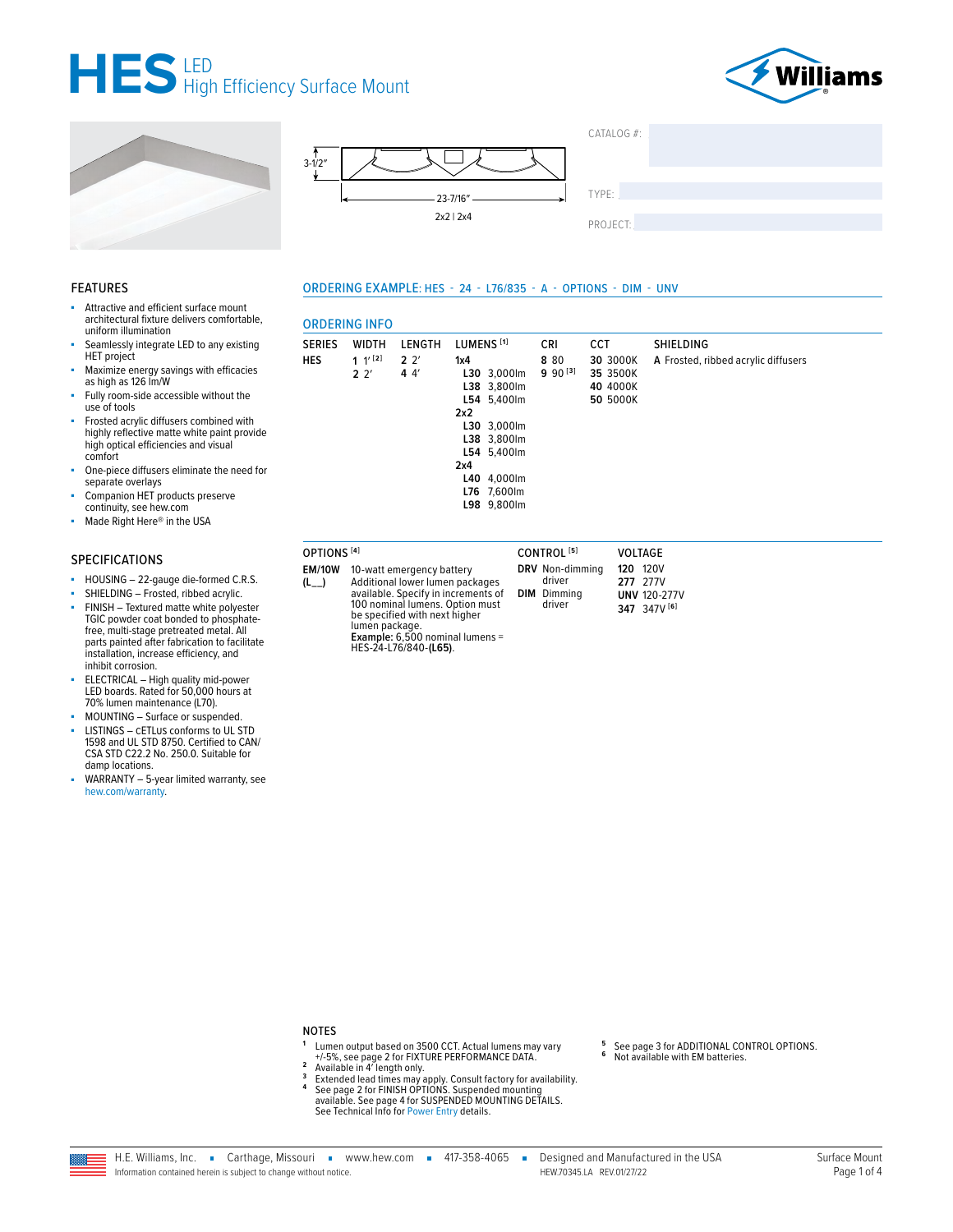# $H \mathbf{S}$  LED<br>High Efficiency Surface Mount

#### <span id="page-1-0"></span>FIXTURE PERFORMANCE DATA

|     |                 | LED PACKAGE   DELIVERED LUMENS | <b>WATTAGE</b> | EFFICACY (Im/W) |
|-----|-----------------|--------------------------------|----------------|-----------------|
|     | L30             | 3112                           | 26.7           | 116.6           |
| 1×4 | L38             | 3929                           | 30.9           | 127.2           |
|     | L54             | 5441                           | 44.8           | 121.5           |
|     | L30             | 3090                           | 26.6           | 116.2           |
| 2x2 | L38             | 3901                           | 30.9           | 126.2           |
|     | L <sub>54</sub> | 5404                           | 44.8           | 120.6           |
|     | L40             | 4067                           | 32.4           | 125.5           |
| 2x4 | L76             | 7629                           | 60.1           | 126.9           |
|     | L98             | 9814                           | 79.4           | 123.6           |

#### MULTIPLIER TABLE

|        | <b>COLOR TEMPERATURE</b> |                          |  |  |
|--------|--------------------------|--------------------------|--|--|
|        | <b>CCT</b>               | <b>CONVERSION FACTOR</b> |  |  |
|        | 3000K                    | 0.99                     |  |  |
| 80 CRI | 3500K                    | 1.00                     |  |  |
|        | 4000K                    | 1.03                     |  |  |
|        | 5000K                    | 1.06                     |  |  |
|        | 3000K                    | 0.82                     |  |  |
| 90 CRI | 3500K                    | 0.83                     |  |  |
|        | 4000K                    | 0.86                     |  |  |
|        | 5000K                    | 0.89                     |  |  |

- Photometrics tested in accordance with IESNA LM-79. Results shown are based on 25ºC ambient temperature.
- Wattage shown is average for 120V through 277V input.
- Results based on 3500K, 80 CRI, actual lumens may vary +/-5%
- Use multiplier table to calculate additional options.

### PHOTOMETRY

**HES-14-L54/835-A** Total Luminaire Output: 5441 lumens; 44.8 Watts | Efficacy: 121.5 lm/W | 80 CRI; 3500K CCT



|                          | <b>VERTICAL ANGLE</b> | <b>HORIZONTAL ANGLE</b> | <b>ZONAL LUMENS</b> |            |      |
|--------------------------|-----------------------|-------------------------|---------------------|------------|------|
|                          |                       | $0^{\circ}$             | 45°                 | $90^\circ$ |      |
|                          | 0                     | 2279                    | 2279                | 2279       |      |
| CANDLEPOWER DISTRIBUTION | 5                     | 2235                    | 2271                | 2321       | 216  |
|                          | 15                    | 2158                    | 2182                | 2206       | 614  |
|                          | 25                    | 1989                    | 1989                | 1998       | 912  |
|                          | 35                    | 1707                    | 1715                | 1698       | 1060 |
|                          | 45                    | 1333                    | 1348                | 1325       | 1022 |
|                          | 55                    | 916                     | 964                 | 883        | 822  |
|                          | 65                    | 534                     | 591                 | 404        | 515  |
|                          | 75                    | 251                     | 249                 | 130        | 233  |
|                          | 85                    | 59                      | 29                  | 14         | 47   |
|                          | 90                    | 4                       |                     | 0          |      |

| LUMEN SUMMARY | <b>ZONE</b> | <b>LUMENS</b> | % FIXTURE |  |  |  |  |
|---------------|-------------|---------------|-----------|--|--|--|--|
|               | $0 - 30$    | 1742          | 32        |  |  |  |  |
|               | $0 - 40$    | 2801          | 52        |  |  |  |  |
|               | $0 - 60$    | 4646          | 85        |  |  |  |  |
|               | $0 - 90$    | 5441          | 100       |  |  |  |  |
|               | $-180$      | 5441          | 100       |  |  |  |  |

**HES-22-L54/835-A** Total Luminaire Output: 5404 lumens; 44.8 Watts | Efficacy: 120.6 lm/W | 80 CRI; 3500K CCT



|                          | <b>VERTICAL ANGLE</b> | <b>HORIZONTAL ANGLE</b> | <b>ZONAL LUMENS</b> |            |      |
|--------------------------|-----------------------|-------------------------|---------------------|------------|------|
|                          |                       | 0°                      | 45°                 | $90^\circ$ |      |
|                          | 0                     | 2320                    | 2320                | 2320       |      |
|                          | 5                     | 2316                    | 2313                | 2296       | 219  |
|                          | 15                    | 2206                    | 2212                | 2202       | 622  |
|                          | 25                    | 1974                    | 1990                | 1992       | 914  |
|                          | 35                    | 1651                    | 1679                | 1702       | 1048 |
| CANDLEPOWER DISTRIBUTION | 45                    | 1255                    | 1301                | 1345       | 1003 |
|                          | 55                    | 840                     | 920                 | 937        | 808  |
|                          | 65                    | 485                     | 566                 | 464        | 514  |
|                          | 75                    | 225                     | 239                 | 160        | 233  |
|                          | 85                    | 47                      | 26                  | 13         | 42   |
|                          | 90                    | 0                       | 0                   | 0          |      |
|                          |                       |                         |                     |            |      |

| <b>LUMEN SUMMARY</b> | <b>ZONE</b> | <b>LUMENS</b> | % FIXTURE |
|----------------------|-------------|---------------|-----------|
|                      | $0 - 30$    | 1756          | 33        |
|                      | $0 - 40$    | 2803          | 52        |
|                      | $0 - 60$    | 4614          | 85        |
|                      | $0 - 90$    | 5404          | 100       |
|                      | $0 - 180$   | 5404          | 100       |

**HES-24-L98/835-A** Total Luminaire Output: 9814 lumens; 79.4 Watts | Efficacy: 123.6 lm/W | 80 CRI; 3500K CCT



|                     | <b>VERTICAL ANGLE</b> | <b>HORIZONTAL ANGLE</b> | <b>ZONAL LUMENS</b> |            |      |
|---------------------|-----------------------|-------------------------|---------------------|------------|------|
|                     |                       | 0°                      | 45°                 | $90^\circ$ |      |
|                     | 0                     | 4100                    | 4100                | 4100       |      |
|                     | 5                     | 4086                    | 4078                | 4061       | 387  |
|                     | 15                    | 3916                    | 3905                | 3884       | 1101 |
| <b>DISTRIBUTION</b> | 25                    | 3556                    | 3547                | 3521       | 1631 |
|                     | 35                    | 3004                    | 3026                | 3020       | 1886 |
|                     | 45                    | 2316                    | 2381                | 2398       | 1828 |
| CANDLEPOWER         | 55                    | 1597                    | 1708                | 1675       | 1495 |
|                     | 65                    | 956                     | 1055                | 846        | 968  |
|                     | 75                    | 452                     | 439                 | 298        | 442  |
|                     | 85                    | 96                      | 37                  | 18         | 75   |
|                     | 90                    | 0                       | 0                   | 0          |      |

| LUMEN SUMMARY | <b>ZONE</b> | <b>LUMENS</b> | % FIXTURE |
|---------------|-------------|---------------|-----------|
|               | $0 - 30$    | 3119          | 32        |
|               | 0 - 40      | 5005          | 51        |
|               | $0 - 60$    | 8328          | 85        |
|               | $0 - 90$    | 9814          | 100       |
|               | - 180       | 9814          | 100       |

#### <span id="page-1-1"></span>FINISH OPTIONS

| <b>WHITE</b> | <b>BLACK</b> | <b>BRONZE</b> | <b>NICKEL</b> | <b>SILVER</b> | ALUM |         |
|--------------|--------------|---------------|---------------|---------------|------|---------|
|              |              |               |               |               |      | n<br>W  |
|              |              |               |               |               |      | n<br>C) |

or custom color, please specify RAL code or a manufacturer code with description. All custom colors other than RAL require two sample watches, minimum 1" square.

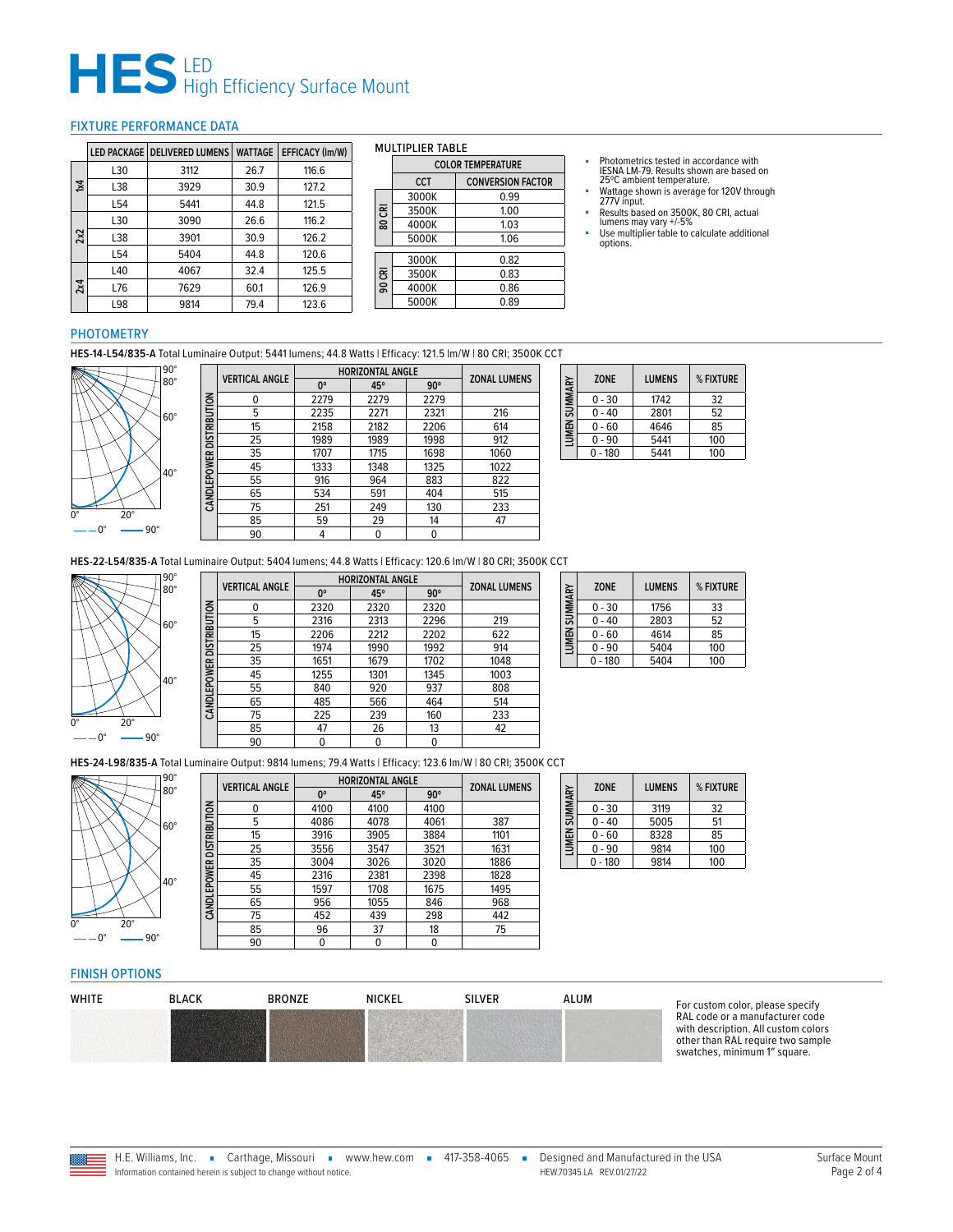# $H \mathbf{S}$  LED<br>High Efficiency Surface Mount

## <span id="page-2-0"></span>ADDITIONAL CONTROL OPTIONS

| Note: Lumen restrictions apply, consult product builder at hew.com/product-builder. |                                                                                         |  |  |  |
|-------------------------------------------------------------------------------------|-----------------------------------------------------------------------------------------|--|--|--|
| <b>CATALOG NUMBER</b>                                                               | <b>DESCRIPTION</b>                                                                      |  |  |  |
| <b>DRV</b>                                                                          | Driver prewired for non-dimming applications                                            |  |  |  |
| DIM                                                                                 | Dimming driver prewired for 0-10V low voltage applications                              |  |  |  |
| DIM <sub>1</sub>                                                                    | 1% dimming driver prewired for 0-10V low voltage applications                           |  |  |  |
| <b>DIM LINE</b>                                                                     | Line voltage dimming driver (TRIAC and ELV compatible, 120V only)                       |  |  |  |
| <b>DIM TRC</b>                                                                      | Line voltage dimming driver (TRIAC compatible, 120V only)                               |  |  |  |
| SD40                                                                                | 40% step-dimming driver                                                                 |  |  |  |
| SD50                                                                                | 50% step-dimming driver                                                                 |  |  |  |
| DALI                                                                                | DALI dimming driver                                                                     |  |  |  |
| LTE LINE                                                                            | Lutron Hi-lume 1% 2-wire dimming driver forward phase line voltage controls (120V only) |  |  |  |
| LDE1                                                                                | Lutron Hi-lume 1% EcoSystem dimming LED driver                                          |  |  |  |
| ELDO SOLOB                                                                          | EldoLED Solodrive, 0.1% dimming driver for 0-10V controls                               |  |  |  |
| ELDO SOLOB DALI                                                                     | EldoLED Solodrive, 0.1% dimming driver for DALI controls                                |  |  |  |
| ELDO ECO1                                                                           | EldoLED Ecodrive, 1% dimming driver for 0-10V controls                                  |  |  |  |
| ELDO ECO1 DALI                                                                      | EldoLED Ecodrive, 1% dimming driver for DALI controls                                   |  |  |  |

### FIXTURE DETAILS

## BACK VIEWS





END VIEWS





24-13/16″